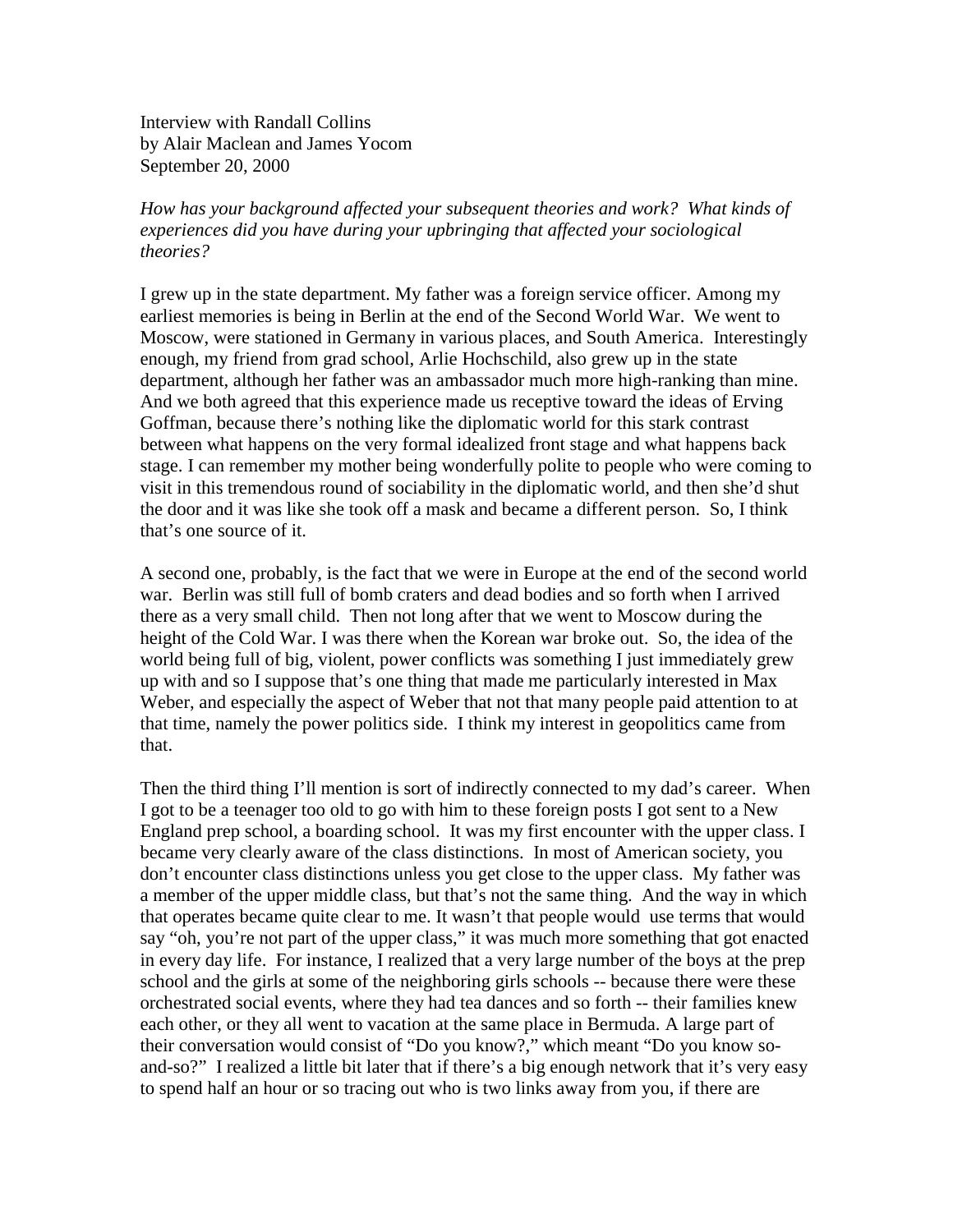enough connections in the network. On the other hand, people who are not part of that network can't talk to these people. So, I became very aware of social class. I guess lots of sociologists are interested in social class. I think most sociologists are interested in the poor, the lower social classes. I was interested in the top. I think mostly because I was thrown into this early experience.

# *Can you talk about your experiences at Berkeley during the sixties and how that affected the work that you were interested in doing and your subsequent theories?*

I haven't thought about this in a long time. The atmosphere at Berkeley when the civil rights movement got going and the Free Speech movement was on campus was sort of a combination of "this is horrible" and "this is great." Everybody was very upset about the escalating atrocities that were occurring as the civil rights movement got going and people fought it out in the south, when people started getting killed. And the anti-war movement, concerned with the Vietnam war, was really concerned with napalm being dropped on peasant villages and so forth. In that sense there was the real sense that the world is horrible. On the other hand, the movement had so much elan, so much collective effervescence, that it really had a feeling of "this is tremendous energy" and a sense that we were doing something important -- and kind of happiness. And I had the feeling, like a lot of other people at that time, that this was the first time in my life I had ever done anything worth while. Everything before that was sort of this period of routine. Also the atmosphere of the 1950s was one that, even at that time, most people who were either intellectuals or politically on the left found it an oppressive period. So, this really seemed like a liberation from that.

One way that it affected my sociology was, a way to sum this up would be in something Herbert Blumer said, the person who really created symbolic interactionism, even though he always attributed it to his teacher George Herbert Mead. And Blumer was always preaching, I think that's the right word for it, he would hold forth pretty much in the same words repetitively on many occasions, about how the definition of the situation could change the whole thing. And this was happening at just the time that we had basically brought the university to a standstill. A small demonstration had escalated into a giant demonstration. And so there was a very strong sense that "yes, the constructedness of reality is right. It really does work."

Blumer and Erving Goffman already had a lot of students. I think there is a little bit of a difference between the ones who were slightly older than me. I don't mean a lot older, just a few years, the people who became the enthnometholdolgists. Harvey Sacks and Manny Schegloff were there. And quite a few other people sort of followed Goffman into doing micro-research on deviance. But connecting Blumer and Goffman's ideas to the political movement put it into a different perspective. It's not just like little things like pickpockets and horse race touts are constructing the situation, the whole political world is being constructed.

*Have there been any experiences that you've had since that time that have had a big impact on your theories?*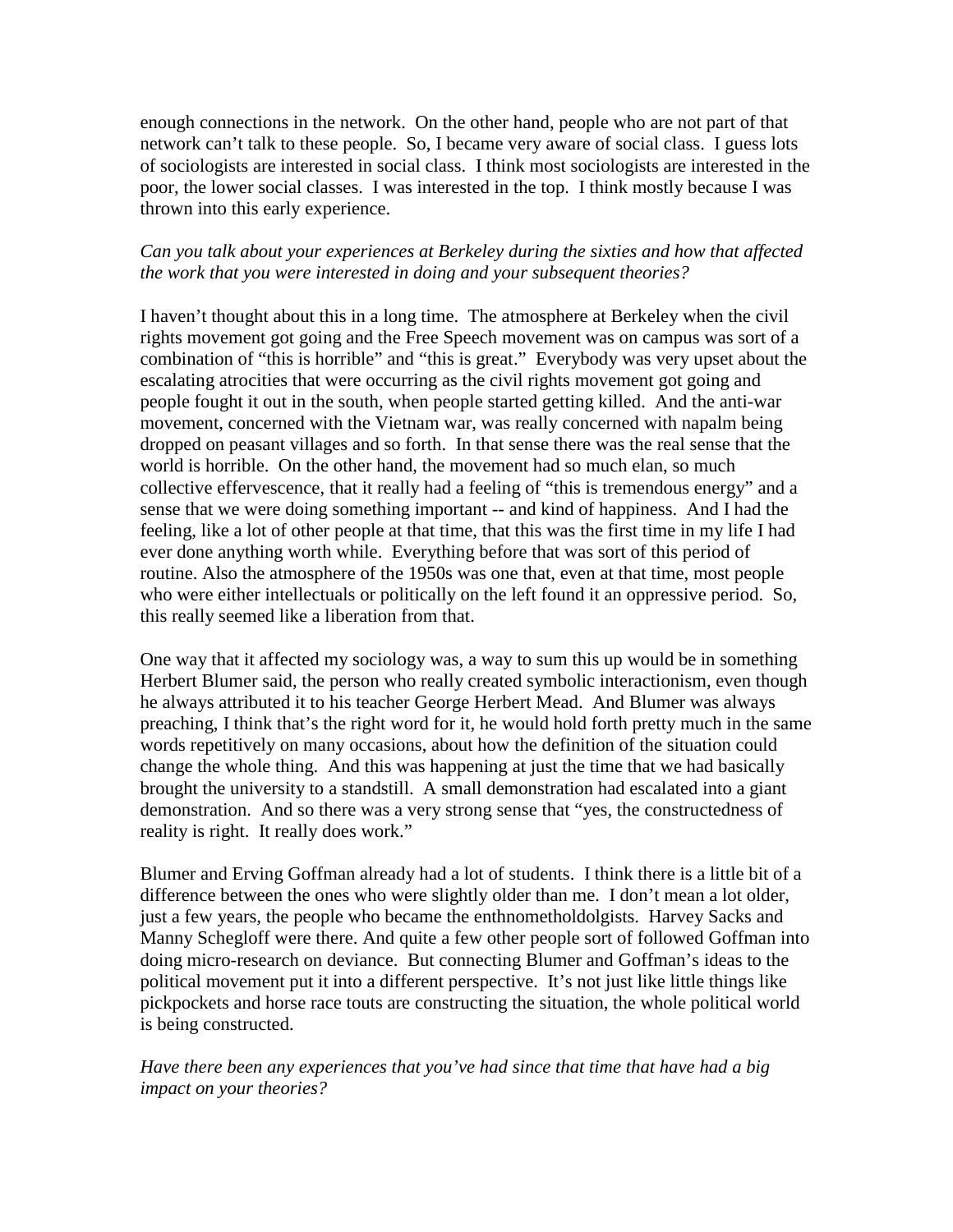Nothing so dramatic as that. I think the main other thing that's happened since that time is, well, actually from a fairly early age since I was a child, I had liked reading history, real comparativist stuff. I really had an opportunity to delve really deeply into world history, and after a while I just acquired enough of that stuff that I was able to put it together. I spent well over twenty years on this big book on the comparative sociology of philosophy and that really got started when I was in graduate school.

A bit by accident, Joseph Ben-David happened to be a visiting professor the first year I was at Berkeley. Actually that was also the year that the free speech movement got started, so I was busy doing a lot of stuff. But he hired me to be his research assistant because he was working on a book, later published, called *The Scientist's Role in Society*, which is his theory about how being a scientist is a social role that emerged at a certain time of history, particularly in a certain institution, the university revolution in Germany. And he hired me to do research because I could read Spanish. He actually wanted me to research medieval Italian renaissance academies, and it's pretty hard to find someone who can read Italian. He said, "If you can read Spanish, you can read Italian." He gave me a dictionary and sent me into the archives. I realized that his method would work for lots of things. I had just been in the psychology department in Stanford and had shifted and thought I could apply this method for psychology. I sort of evolved a network method doing that -- because it worked pretty neatly -- and tried to explain why this network of psychologists appeared basically from the 1880s. I realized, this is a really powerful approach, it's kind of like getting the skeleton of things. Instead of starting off starting to classify their ideas and trying to see who influenced whom, go and look for who is a teacher of whom, and who is an enemy of whom. If you put these things together and then for more modern times trace what university they're in at what time and see what's happening to the institutions they're in, it really is like an x-ray into what's going on. I actually think that the idea of doing this big book about philosophy was already there when I was a grad student; it just took a long time to work into a full scale.

# *You do work on a lot of different areas, can you talk about your approach to doing sociology?*

First, as to why I'm interested in this, the people who impressed me the most when I was a student were a combination of people who were very micro and people who were very macro. Blumer and Erving Goffman and actually psychologists I had worked with earlier than that, such as Jerome Bruner and a little bit Leon Festinger, impressed me that there was something really there at the micro-level. Not only that, you can see it in your life all around you, if you just keep your eyes open. I was always interested in that perspective. The macro stuff came from some of these other interests that I've mentioned: historical, political, military, and so forth.

In part I've tried to push a micro-macro connection to intellectually justify having the two together. On the other hand, there is a pragmatic justification for letting each specialty go its own way. It's a whole lot easier to do that and you don't really need to do micro stuff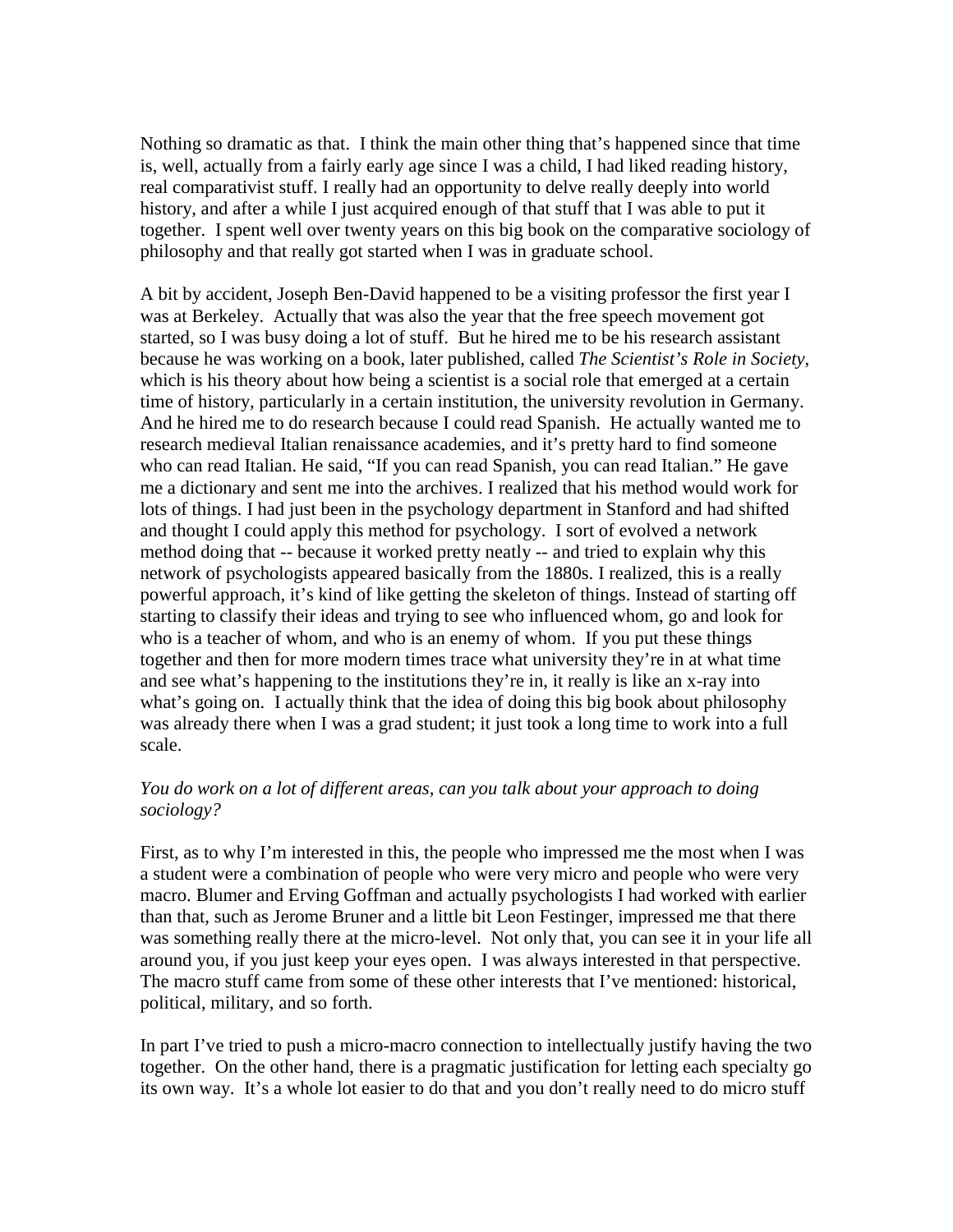while you're doing historical. Nevertheless, these are the areas that I'm interested in. The other justification for it is that my undergraduate teacher at Harvard, Talcott Parsons, had a really comprehensive theory that in many respects I didn't like very much, although he was very good at teaching you the important ideas of Weber and Durkheim. Parsons himself had a micro-to-macro view. The micro part of it I actually didn't like very much. It was the individual being socialized into norms and values, although he did a more interesting version of that by connecting it with Freud, who was very big in the 1950s. I always felt this was intellectually respectable to do because Parsons at any rate had attempted to do it.

*We see several themes in your work, a Durkheimian thread and a conflict thread. Do you see these threads developing in sequence, in parallel? And are they in conflict with one another? How do you bring them together?* 

Well, it's pretty typical to see the Durkheimian school as being a functionalist school. It certainly got interpreted that way, and Parsons was instrumental in creating that. There's a lot of justification. I mean Durkheim is pretty much a functionalist, before the term was created. And for that matter, Erving Goffman, the most striking of all the micro sociologists, a lot of people think of him as a symbolic interactionist. He never liked that. He liked me because I was one of the few people who could see that he wasn't a symbolic interactionist, but he was right out of the British social anthropology school, the Durkheimians, and sort of a micro-functionalist.

Given my political background and connections and biases, you might think that I'd be hostile to this, but somewhere pretty early on it struck me that you could use the Durkheim model for processes of group solidarity and it's the groups that are in conflict with each other much more than individuals. But that's actually become sort of a running theme and I'm far from the only person who has thought of this. It really means, "don't use the individual as the unit of analysis." The micro version of that is, you could say, "use the group as the unit of analysis." That kind of sounds like a crude version of Marxism, you know, classes really do have unity. That's far too crude for the way things operate. You could try to make that more complicated by using Weber's class, status, and party. But most people find that too formalistic a classification scheme.

The way I've come to work it is to emphasize that the real unit of analysis is the situation, and situations have their dynamics and individuals get constructed out of those situations. And then you're able to bring in a lot of really good micro-research. You know, ethnomethodology is often hard to translate into anything else, but if you look at it as being concerned with "how do situations operate," for example, "how do conversations operate" -- for example, what Sacks and Schegloff call the rules of turn-taking in conversations -- you can see that's really a kind of Durkheimian ritual of maintaining this very fine-grained solidarity on the micro level. I think that helps solve a lot of problems. Encounters do have this sort of magnatism that pulls people in. Some of the "ethnos," like John Heritage, noticed there is this bias toward reconstructing the same social structure in the micro situation. Conflict is pretty much hard to mobilize at the microlevel.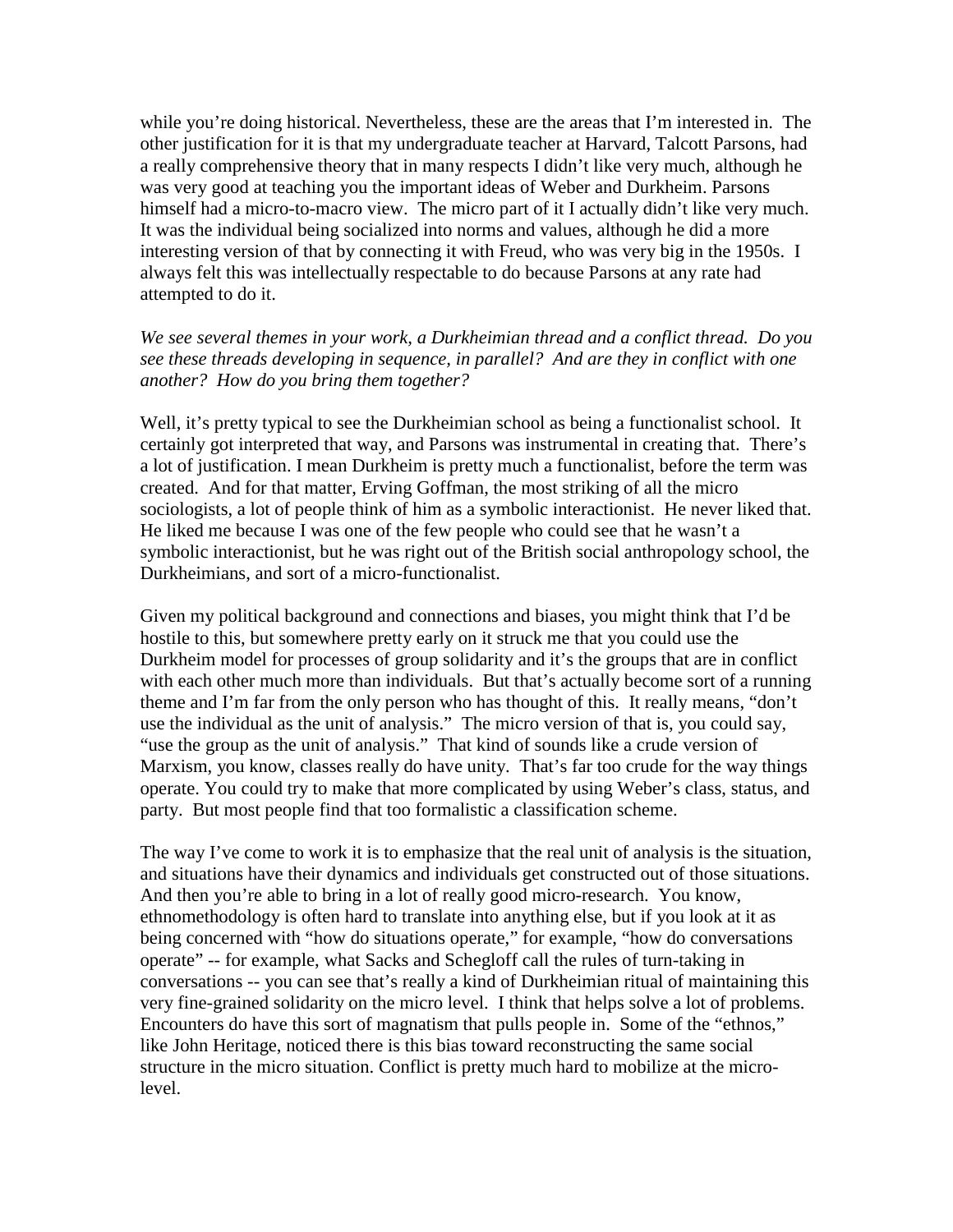# *To what extent is solidarity a foundation of sociological theory? To what extent is it a problem to be studied?*

I don't think you can take it for granted, that flows too easily in the old functionalist perspective and maybe that's its biggest flaw. On the other hand, there's a certain sense in which Durkheim and Parsons are on the right track, there are all of these pressures toward generating conformity and even getting it inside of people. I don't think one should take that as a baseline, as a natural given, but to understand what is the mechanism that produces more solidarity and less solidarity. That's led to an interest in the sociology of the emotions, particularly emotions as things which are shared among people. Here's a nice example of this, it's sort of analytically complex: when one person getting angry will get the other person angry. If you do an analysis of turn-taking in conversations, generally speaking, friendly happy conversations have a real kind of rhythmic quality. I guess Sudnow said this, it's like singing together and everyone comes in on the beat. Strained conversations are ones that have a lot of pauses. In an angry kind of conversation, people tend to not allow each other to have turns, they just try to talk on top of each other, try to talk over each other. Nevertheless, on a certain other level, many angry conversations have a terrifically close timing to them. It's all these kind of aspects. People's voice tones kind of echo each other. I don't want to call it solidarity because it sounds peculiar to say that conflict is solidarity, but it's entraining. You get pulled into it. The structure of conflict has this magnetism all by itself. And that's like Simmel's point where he says conflict is not the opposite of solidarity. The real opposite is indifference or avoidance. So, they are connected together.

*To move to an earlier phase of your career, you have written some of the major pieces that have been cited in empirical work on education ("The Functional and Conflict Theories of Educational Stratification" and The Credential Society). These are cited pretty regularly. Do you follow that work, and what do you think about it?* 

One of my regrets doing lots of different stuff is that you can't always follow up stuff that you've done earlier. I predicted some twenty years ago that the dynamics of the credential seeking process would lead to further inflationary effects. And as far as I can see that certainly has happened. I've written a little about this recently, mainly because I'm interested in the question, "Can education inflation go on indefinitely?" The difference that emerges here between a monetary system and educational credentials is that it is pretty costless to produce more money. All you have to do is have the government change the denomination on the bills, so you end up like Yugoslavia with a million dinars equalling a penny. But it is expensive to produce more educational credentials. At some point the cost side of it is going to kick in and constrain the inflationary side of it. I would like to do some more work on that.

You hear politicians talk at great length particularly in a period like right now when there are no major foreign policy issues. They campaign heavily on how they are going to reform education. I think they haven't got the slightest idea of how to reform education. The major problem of education is basically stratification. Not everyone does well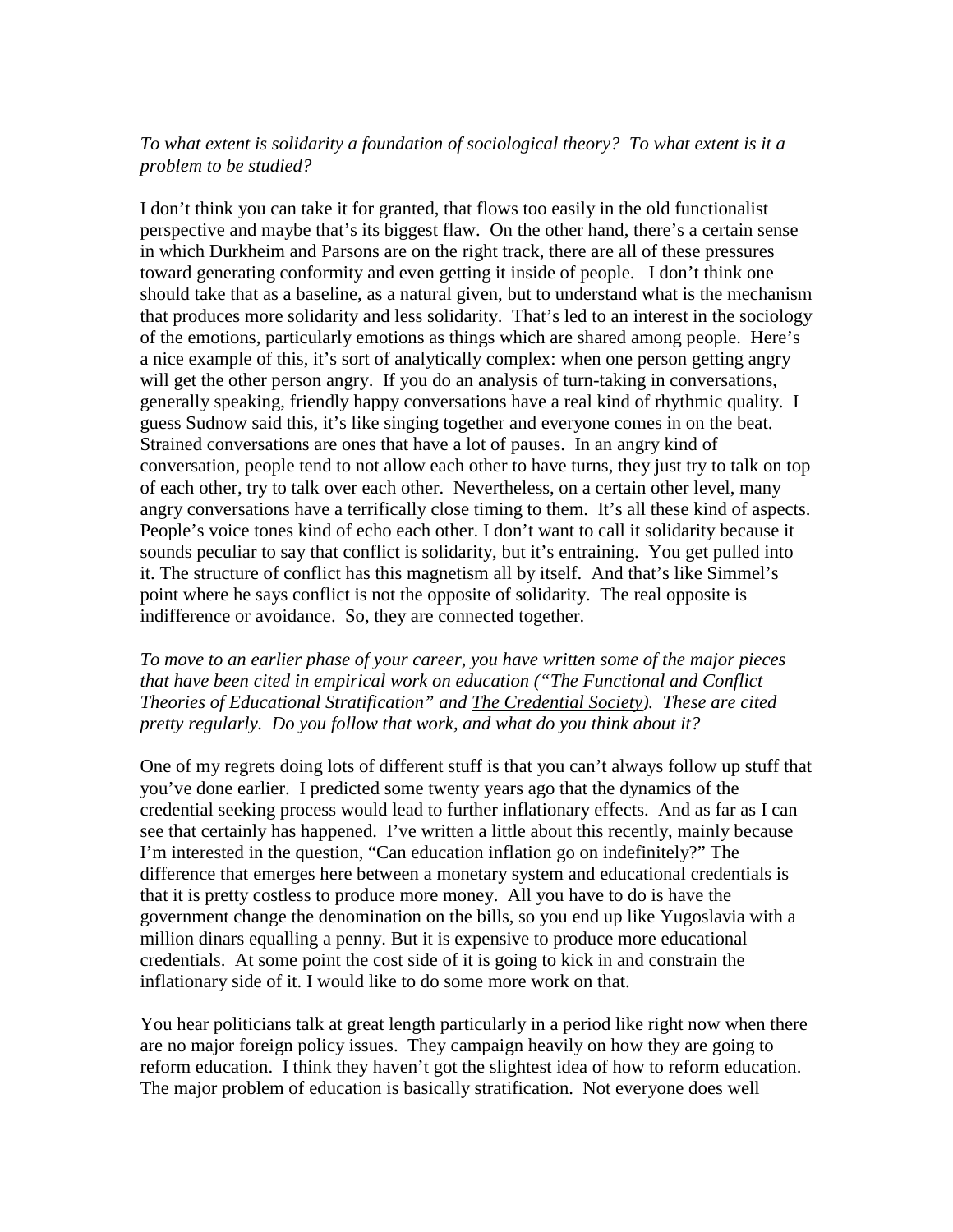because basically this is a system of getting credentials and some people are going to get the best jobs out of this. The more people compete the more inflationary it is. I haven't seen a single politician who has figured that out. Maybe it's intractable. Maybe nobody wants to think about this. Okay, let's get all the lowest students better, so what? So they will all become Ph.D.'s in physics? Or will it just be that you need a Ph.D. to get a job at McDonalds? I think it's a major issue of stratification in the future; it deserves more analysis. Unfortunately, I am sort of flying down some other pathways at the moment, so I haven't had a chance to work on this.

## *More generally, what should be the relationship between theory and the empirical work that it inspires?*

As close as possible, really. It's a peculiarity of sociology and couple of other fields, it's hard to think of many other fields where theory and research are so divorced from each other. Well, that's too strong of a way of putting it, because some people do combine them. It's just that we institutionalize the separation. There are people who are theory specialists. We have classes in theory that are required. Just as there are classes in method which are required. I think that there are ways in which our field encourages work on theory in which all you have to do is analyze the texts of previous theorists. Empirical work, often which is guided by a sort of practical policy issue, in which case you don't really need a lot of theory to generate the data. As far as I know, none of the sciences have classes in theory or for that matter classes in method. It's all pretty much connected.

Actually, I think that a really good source of progress in theory in sociology has not really come from the people who work in theory, but comes from particular research areas which have done a lot of cumulation. For example, the area of social movements has been really wonderfully cumulative over the past twenty years. The area of macrosociology of the state, the kind of stuff that Tilly, Skocpol, Michael Mann and others have done, has really developed a theoretical paradigm and argued about it and made it more refined. The world system group has been very good at expanding their empirical range and moving beyond any kind of Marxist dogmatism that might have been there. I think there are a lot of areas where empirical sociologists have generated a lot of theory. I get a little annoyed at theory textbooks, because their version of what we put in a theory textbook is stuff which excludes anything empirical. So any theory after 1960 or so, let's bring in Foucault and the post-modernists, just because they have the label theory attached to it. And ignore these areas of substantive theory. I should add network theory has just recently crystallizing into a theory that has a lot of substantive significance to it.

# *What would you say an appropriate level of macro-explanation is? Is there a valid level of macro explanation? Or should it all be reduced to micro-explanation?*

Often the way these questions have been framed already in the literature will give you a starting point. If you want to be concerned about the world system, you have to start with a pretty high degree of historical summary. If you're going to talk about "is there a succession of hegemonies within the world system, from Spain to Holland to England to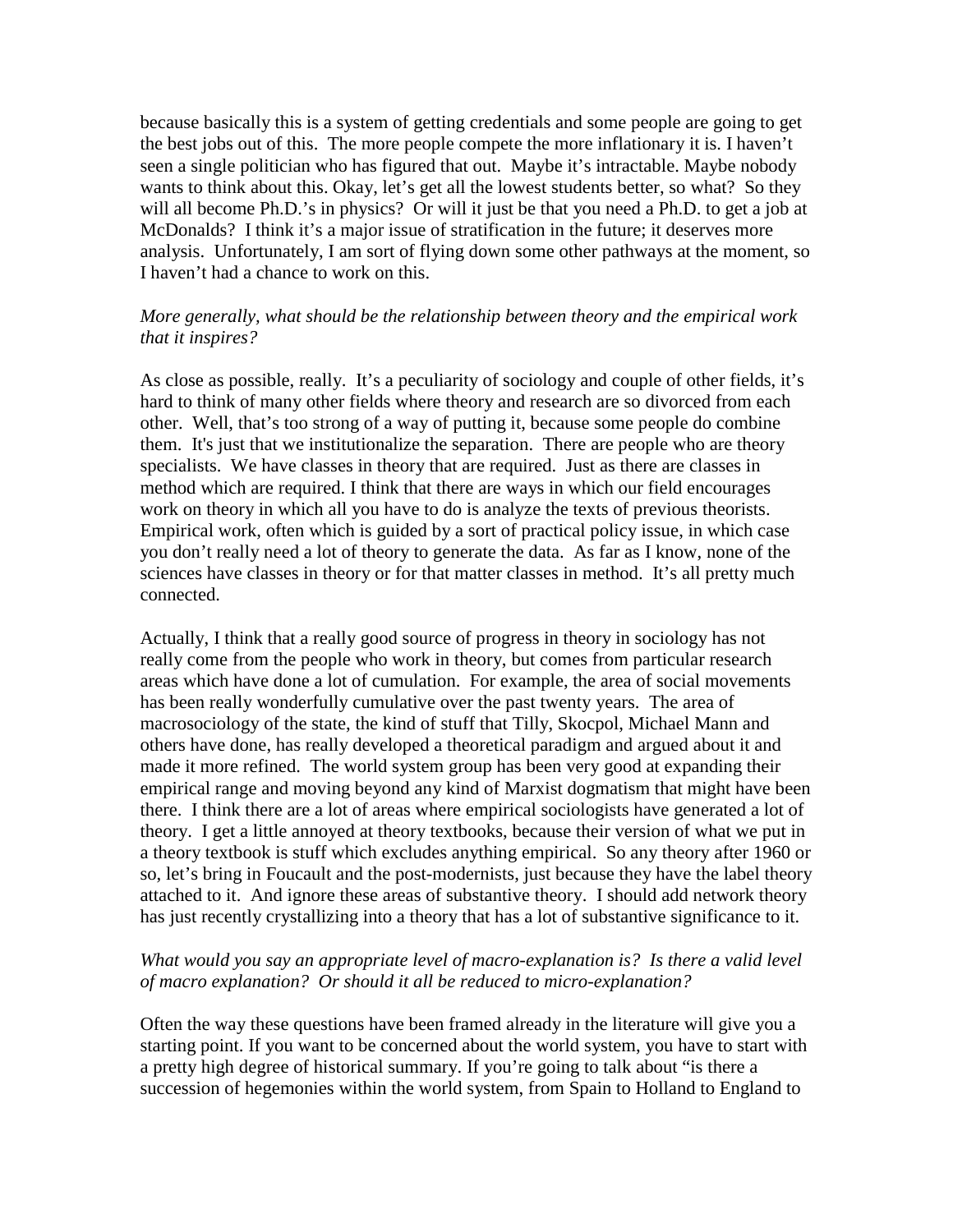the US, and what comes after that?," you really have to take that on the level on which it exists. Connecting that with Goffman or conversation analysis would seem like a pretty formalistic exercise. You could kind of work it through, but what would you get from it?

But I think there's a different way in which to approach that. You need to approach that on the level of "what are the analytic principles of the theory?" and "to what extent are those actually being constrained by something at a different level?" And so in a way it works more like, you wouldn't go from micro encounters where you are using Goffman to say the Wallerstein level in one swoop, but you think about political movements or the organizations which crystallize out of them, there's a very important way in which those are sort of blown up micro-situations. In fact, what's really striking about a revolutionary situation is that it's an event which is really changing a macro structure, but during the moment when it's happening it feels like a micro-situation . It feels like, say, everybody in St. Petersburg in 1917 is all focused on the same thing. And people all over Russia are following things on the telegraph and so it actually does bear out. So if you think about it that way you might say the more stable versions of macro situations are the ones where the micro encounters that make them up are not really linked together or they are linked together in a pretty much taken-for-granted or routinized way. What brings them into a much sharper focus allows the dynamism that happens in micro-situations to spread pretty widely.

# *When, if at all, does aggregated individual level data constitute a valid macro-level explanatory force?*

Well, I've said some harsh things methodologically about just simply aggregating individual level data. In general, I think that pretty much all data is good to have. You just have to make your judgement about what it's good for. I think the most important thing is the coherence of the different aspects of data. We're going to switch a level down so we're not really on the level of the world system but something more on the meso level. Think about path models of status attainment, things of that sort. From my point of view this is committing all kinds of sins because it is taking individuals out of their context and so forth. But nevertheless it is giving you some information about some of the things that are happening. It is more like a framework that needs to be filled in. Let's visualize, what does it mean, each one of these factors here that you think are flowing through things? What's the real situational dynamic here? I think that, in a way, this kind of aggregated individual, multiple correlation kind of stuff does give you a sketch of something that is going on out there. If you go looking for that in terms of "it's like there are these unique discrete factors out there that actually have the causal force," then I think we're always going to have big gaps. But if we think of those as pointing us to "where are these micro-interactional processes happening?," then maybe we can fill it in.

*What distinguishes sociology from other disciplines like psychology, anthropology, economics? Is it topic area? Is it method? Historical trajectory?*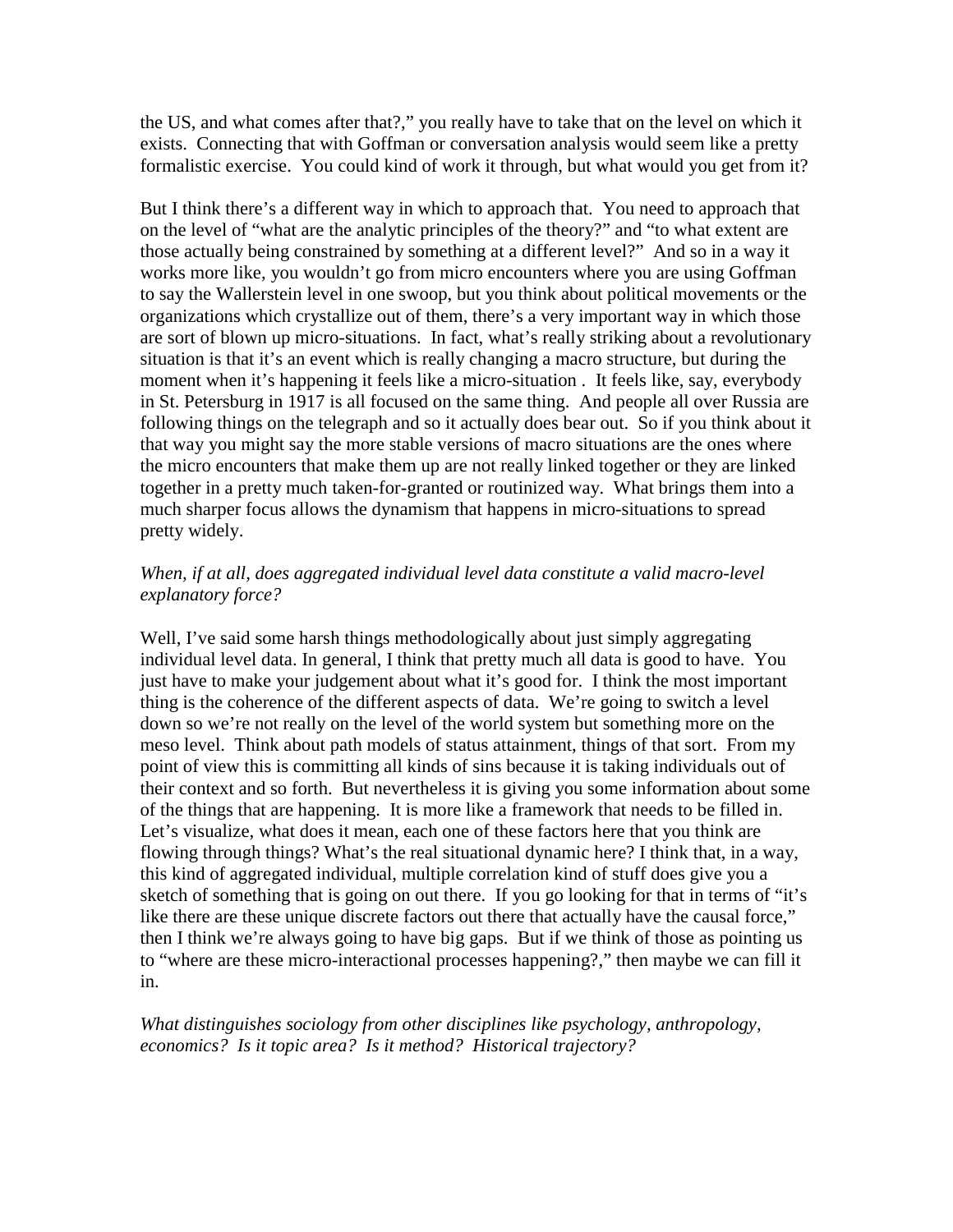I'll just think out loud on this. There are several possibilities. One of the things that strikes me is that there are just distinctly different ethos in these areas; it's like you're talking about different tribes. And often the tribes don't like each other. Sometimes they do and sometimes they don't. Like there's a fairly big area of economic sociology. We've had a big series of colloquia at Penn. Lots of people come, we have wonderful close connections with people in Business schools, for example. But economists never come. On the other hand, we don't go to their stuff either. It's kind of like a different mindset. Political science I find sort of different. It is a sort of different tribe, although I get along with them a lot better, we've got a lot more in common. We have a slightly different take on it. Oddly enough, they think of sociologists as being rather ideological. But in political science, it's built right into the framework of what they are doing. So it's pretty hard for them to not think in terms of, "Is this the normatively correct policy?"

Sociology is actually on the borderlines of lots of these fields, so it's easy to make these connections. Anthropology often is in the same department and in France it pretty much started out being the same field. So, if you follow the Durkheimian tradition you end up pretty much constantly encountering anthropologists. Something that happens if a field gets institutionalized in its own department, so maybe it's organized a certain way in different countries, is that, not surprisingly it takes on its own intellectual history and the terms mean different things and you become concerned about other matters.

On the other hand, it's important to think about this historically. I see that a lot of French intellectual history is following on paths which have branched out from the same place where some of the English speaking stuff is coming from, even though we go in different directions. So you kind of think yourself back into what's the common connection among these.

# *Are there any contemporary political movements that you feel are reflective of your work or affect your work in any way?*

I used to be really interested in the peace movement. That is pretty much how I got into pushing geopolitical analysis. It seemed to me that if the world got blown up by nuclear war, which we seemed to me pretty close to in the early Reagan administration, then pretty much everything else was off. That was the crucial item. To some extent I follow up what's happened in the old Soviet bloc since it's fallen apart, and have had some interest in trying to look at it from the same angle.

On the other hand, the other policy issue that I was really interested in early on in my life, namely educational stratification, educational credentialism, I realized, after I published my book on this in 1979, I realized, you know, if I keep on trying to make this, get this argument across to the public, I should put myself in to be Ronald Reagan's secretary of education. Because the conservatives want to get rid of the education system too. At least they did at that time. So, I said, "I'm really just attacking the organization in which we all work and make our living." We make our living off this expanding credential system. So, I thought, "I think I'll switch to something else."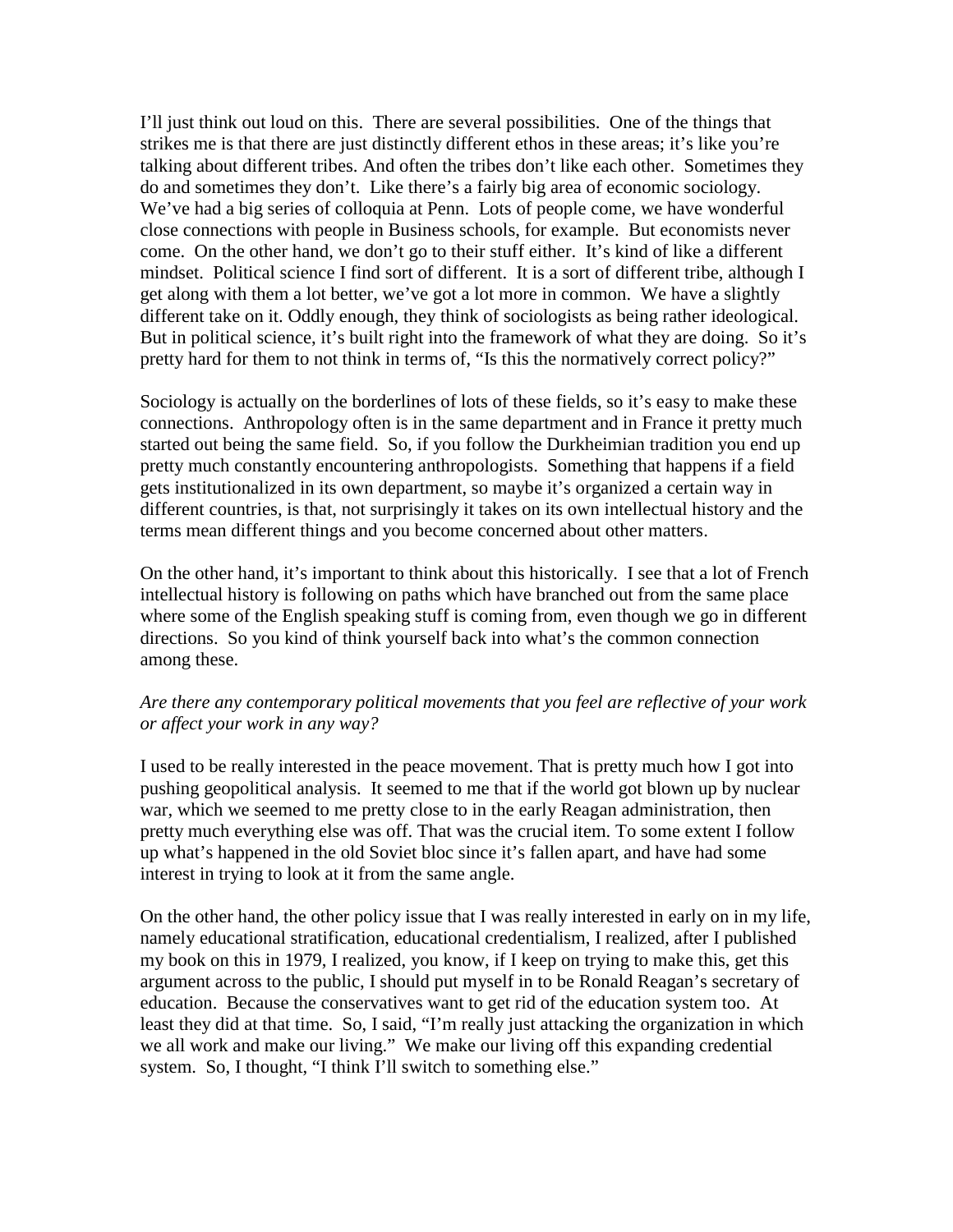Well, actually, I've been interested in the feminist movement and gender stratification for quite some time. I think that's heavily influenced by my wife, who is a very dynamic person in bringing women into the judicial field. All of these things are wound together. I did work on a theory of sexual stratification that's bringing the erotic aspect into gender stratification pretty early on. Various aspects of that keep coming back, including work that I'm doing now on a sort of Goffmanian theory of sexual interaction. That has migrated away from the social movement aspects. Here partly because whenever you follow out your own theoretical trajectories, it means that you are no longer committed to following out the line of what the social movement wants to say. Particularly because a lot of feminist theory took its theory either from reinterpretations of Freud or the deconstructionist movement, the theoretical ammunition used by most people that officially call themselves feminist theorists is, in my view, kind of remote from sociological devices that I think are worth using.

I've gotten pretty interested in the gay movement literature recently. For a long time I had this idea in the back of my mind, which I had never been able to follow up, that we really ought to be able to compare various kinds of sexuality. So instead of treating homosexuality over here, heterosexuality over here, as separate areas of interest, we should take these as well, what are the conditions which move people to one or the other. And it's not so easy to do that if you're in purely the contemporary period, but if you do this historically, it becomes really striking. There's this wonderful body of work developing now about the period when homosexuality was big in ancient Greece. And some of the things that emerge from that are: first of all, it really shows that a certain kind of social structure can make something very widespread that in another society is a taboo or just a very distinctive minority. But also ancient Athenian homosexuality is terrifically different from that which exists in the gay movement today. I think there is a lot of valuable material in that. And then, I've been to some extent following the sociology of analytical stuff which has come out of the gay movement recently.

# *Your work has provoked a lot of controversies. And you have a sort of iconoclastic reputation. Is that something that you've tried to create or is it a byproduct of what your interests are?*

I don't know how to take that. I could say, all right I'm interested in producing a comprehensive sociological theory, my interest is not in provoking conflict. You know, how the different aspects of how things fit together. On the other hand, our field is full of both specializations of various sorts, so people like to defend the boundaries of their specialty, and also theoretical commitments of various kinds and some people don't like to see those overturned. Maybe it has surprised me since I have provoked conflict, since I'd like theoretical integration. On the other hand, I can see pretty well now, fields are organized around conflicts, so maybe that's not surprising I wouldn't say that I go out of my way to seek for fights. On the other hand, I don't feel any need to rein in what I want to say.